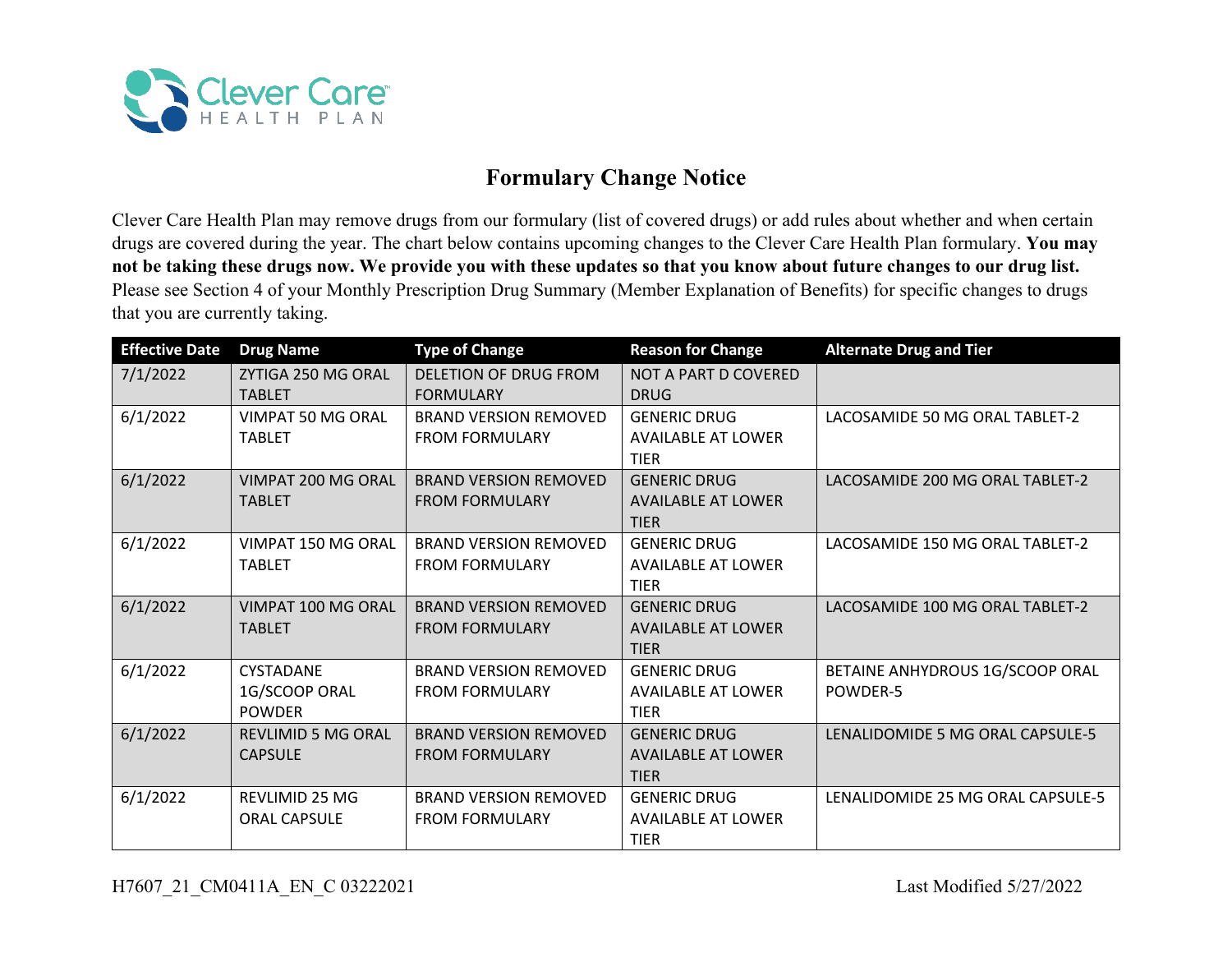| <b>Effective Date</b> | <b>Drug Name</b>                                  | <b>Type of Change</b>                                 | <b>Reason for Change</b>                                        | <b>Alternate Drug and Tier</b>                        |
|-----------------------|---------------------------------------------------|-------------------------------------------------------|-----------------------------------------------------------------|-------------------------------------------------------|
| 6/1/2022              | REVLIMID 15 MG<br><b>ORAL CAPSULE</b>             | <b>BRAND VERSION REMOVED</b><br><b>FROM FORMULARY</b> | <b>GENERIC DRUG</b><br><b>AVAILABLE AT LOWER</b><br><b>TIER</b> | LENALIDOMIDE 15 MG ORAL CAPSULE-5                     |
| 6/1/2022              | APOKYN 10 MG/ML<br>SUBCUTANE.<br><b>CARTRIDGE</b> | <b>BRAND VERSION REMOVED</b><br><b>FROM FORMULARY</b> | <b>GENERIC DRUG</b><br><b>AVAILABLE AT LOWER</b><br><b>TIER</b> | APOMORPHINE HCL 10 MG/ML<br>SUBCUTANE. CARTRIDGE-5    |
| 6/1/2022              | REVLIMID 10 MG<br><b>ORAL CAPSULE</b>             | <b>BRAND VERSION REMOVED</b><br><b>FROM FORMULARY</b> | <b>GENERIC DRUG</b><br><b>AVAILABLE AT LOWER</b><br><b>TIER</b> | LENALIDOMIDE 10 MG ORAL CAPSULE-5                     |
| 5/1/2022              | SELZENTRY 300 MG<br><b>ORAL TABLET</b>            | <b>BRAND VERSION REMOVED</b><br><b>FROM FORMULARY</b> | <b>GENERIC DRUG</b><br><b>AVAILABLE AT LOWER</b><br><b>TIER</b> | ** MARAVIROC 300 MG ORAL TABLET-5                     |
| 5/1/2022              | CARBAGLU 200 MG<br><b>ORAL TAB DISPER</b>         | <b>BRAND VERSION REMOVED</b><br><b>FROM FORMULARY</b> | <b>GENERIC DRUG</b><br><b>AVAILABLE AT LOWER</b><br><b>TIER</b> | ** CARGLUMIC ACID 200 MG ORAL TAB<br>DISPER-5         |
| 5/1/2022              | SELZENTRY 150 MG<br><b>ORAL TABLET</b>            | <b>BRAND VERSION REMOVED</b><br><b>FROM FORMULARY</b> | <b>GENERIC DRUG</b><br><b>AVAILABLE AT LOWER</b><br><b>TIER</b> | ** MARAVIROC 150 MG ORAL TABLET-5                     |
| 4/1/2022              | ZYTIGA 500 MG ORAL<br><b>TABLET</b>               | <b>BRAND VERSION REMOVED</b><br><b>FROM FORMULARY</b> | <b>GENERIC DRUG</b><br><b>AVAILABLE AT LOWER</b><br><b>TIER</b> | ** ABIRATERONE ACETATE 500 MG ORAL<br>TABLET-5        |
| 3/1/2022              | ZORTRESS 1 MG ORAL<br><b>TABLET</b>               | <b>BRAND VERSION REMOVED</b><br><b>FROM FORMULARY</b> | <b>GENERIC DRUG</b><br><b>AVAILABLE AT LOWER</b><br><b>TIER</b> | ** EVEROLIMUS 1 MG ORAL TABLET-5                      |
| 11/1/2021             | ALINIA 100 MG/5ML<br>ORAL SUSP RECON              | DELETION OF DRUG FROM<br><b>FORMULARY</b>             | NOT A PART D COVERED<br>DRUG                                    |                                                       |
| 10/30/2021            | <b>BYSTOLIC 10 MG ORAL</b><br><b>TABLET</b>       | <b>BRAND VERSION REMOVED</b><br><b>FROM FORMULARY</b> | <b>GENERIC DRUG</b><br><b>AVAILABLE AT LOWER</b><br><b>TIER</b> | ** NEBIVOLOL HCL 10 MG ORAL TABLET-<br>$\overline{2}$ |
| 10/30/2021            | <b>BYSTOLIC 20 MG ORAL</b><br><b>TABLET</b>       | <b>BRAND VERSION REMOVED</b><br><b>FROM FORMULARY</b> | <b>GENERIC DRUG</b><br><b>AVAILABLE AT LOWER</b><br><b>TIER</b> | ** NEBIVOLOL HCL 20 MG ORAL TABLET-<br>$\overline{2}$ |
| 10/30/2021            | <b>BYSTOLIC 5 MG ORAL</b><br><b>TABLET</b>        | <b>BRAND VERSION REMOVED</b><br><b>FROM FORMULARY</b> | <b>GENERIC DRUG</b><br><b>AVAILABLE AT LOWER</b><br><b>TIER</b> | ** NEBIVOLOL HCL 5 MG ORAL TABLET-2                   |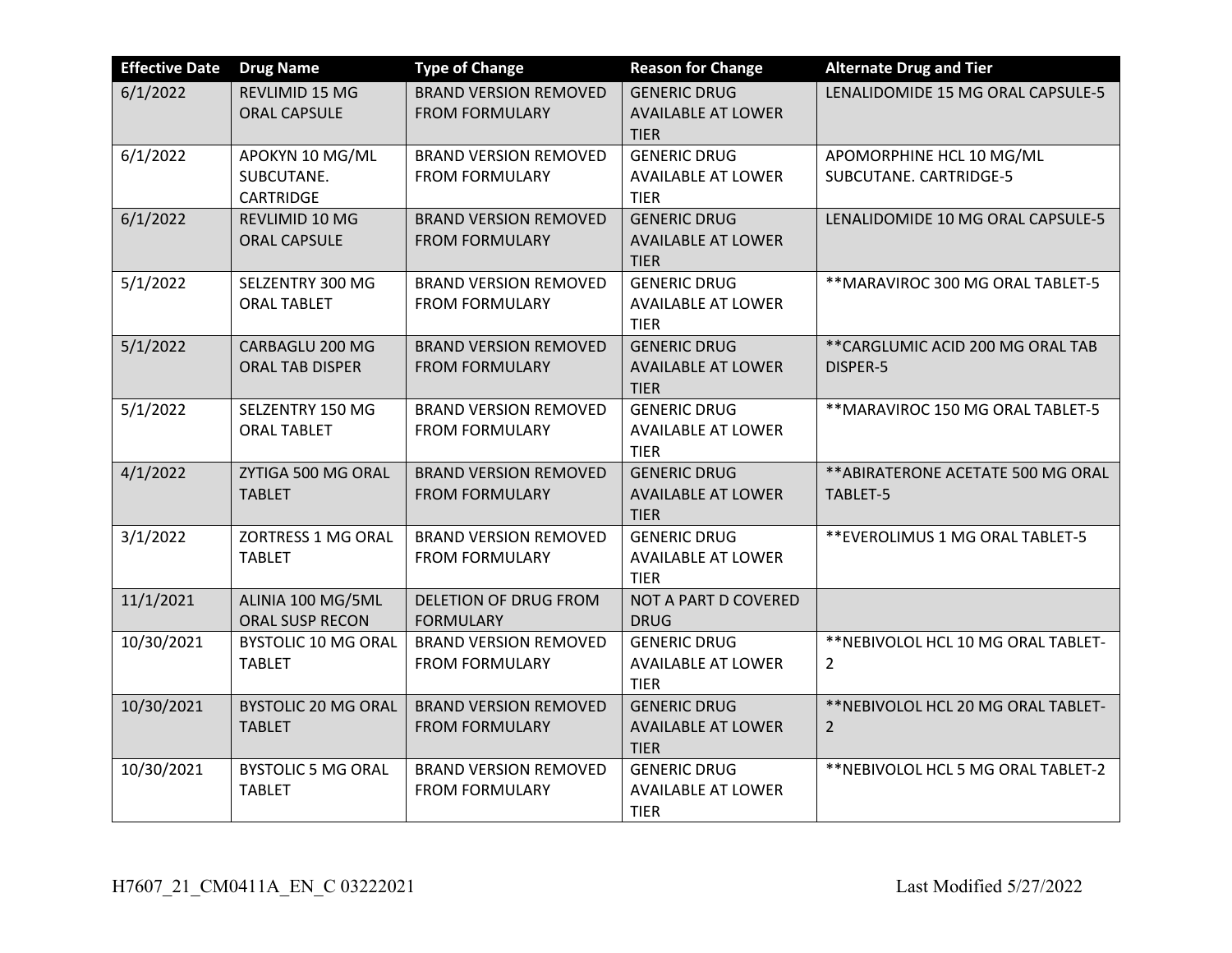| <b>Effective Date</b> | <b>Drug Name</b>                                             | <b>Type of Change</b>                                 | <b>Reason for Change</b>                                        | <b>Alternate Drug and Tier</b>                             |
|-----------------------|--------------------------------------------------------------|-------------------------------------------------------|-----------------------------------------------------------------|------------------------------------------------------------|
| 10/30/2021            | <b>DUREZOL 0.05 %</b><br><b>OPHTHALMIC DROPS</b>             | <b>BRAND VERSION REMOVED</b><br><b>FROM FORMULARY</b> | <b>GENERIC DRUG</b><br><b>AVAILABLE AT LOWER</b><br><b>TIER</b> | ** DIFLUPREDNATE 0.05 % OPHTHALMIC<br>DROPS-2              |
| 10/30/2021            | <b>BYSTOLIC 2.5 MG</b><br><b>ORAL TABLET</b>                 | <b>BRAND VERSION REMOVED</b><br><b>FROM FORMULARY</b> | <b>GENERIC DRUG</b><br><b>AVAILABLE AT LOWER</b><br><b>TIER</b> | ** NEBIVOLOL HCL 2.5 MG ORAL TABLET-<br>$\overline{2}$     |
| 10/30/2021            | EPANED 1 MG/ML<br>ORAL SOLUTION                              | <b>BRAND VERSION REMOVED</b><br><b>FROM FORMULARY</b> | <b>GENERIC DRUG</b><br><b>AVAILABLE AT LOWER</b><br><b>TIER</b> | ** ENALAPRIL MALEATE 1 MG/ML ORAL<br>SOLUTION-2            |
| 8/28/2021             | KALETRA 100MG-<br><b>25MG ORAL TABLET</b>                    | <b>BRAND VERSION REMOVED</b><br><b>FROM FORMULARY</b> | <b>GENERIC DRUG</b><br><b>AVAILABLE AT LOWER</b><br><b>TIER</b> | **LOPINAVIR-RITONAVIR 100MG-25MG<br><b>ORAL TABLET-2</b>   |
| 8/28/2021             | <b>INTELENCE 100 MG</b><br><b>ORAL TABLET</b>                | <b>BRAND VERSION REMOVED</b><br><b>FROM FORMULARY</b> | <b>GENERIC DRUG</b><br><b>AVAILABLE AT LOWER</b><br><b>TIER</b> | ** ETRAVIRINE 100 MG ORAL TABLET-5                         |
| 8/28/2021             | <b>INTELENCE 200 MG</b><br><b>ORAL TABLET</b>                | <b>BRAND VERSION REMOVED</b><br><b>FROM FORMULARY</b> | <b>GENERIC DRUG</b><br><b>AVAILABLE AT LOWER</b><br><b>TIER</b> | ** ETRAVIRINE 200 MG ORAL TABLET-5                         |
| 8/28/2021             | KALETRA 200MG-<br><b>50MG ORAL TABLET</b>                    | <b>BRAND VERSION REMOVED</b><br><b>FROM FORMULARY</b> | <b>GENERIC DRUG</b><br><b>AVAILABLE AT LOWER</b><br><b>TIER</b> | **LOPINAVIR-RITONAVIR 200MG-50MG<br><b>ORAL TABLET-5</b>   |
| 7/31/2021             | <b>BANZEL 400 MG ORAL</b><br><b>TABLET</b>                   | <b>BRAND VERSION REMOVED</b><br><b>FROM FORMULARY</b> | <b>GENERIC DRUG</b><br><b>AVAILABLE AT LOWER</b><br><b>TIER</b> | ** RUFINAMIDE 400 MG ORAL TABLET-5                         |
| 7/31/2021             | <b>BANZEL 200 MG ORAL</b><br><b>TABLET</b>                   | <b>BRAND VERSION REMOVED</b><br><b>FROM FORMULARY</b> | <b>GENERIC DRUG</b><br><b>AVAILABLE AT LOWER</b><br><b>TIER</b> | ** RUFINAMIDE 200 MG ORAL TABLET-5                         |
| 7/31/2021             | <b>BEPREVE 1.5 %</b><br><b>OPHTHALMIC DROPS</b>              | <b>BRAND VERSION REMOVED</b><br><b>FROM FORMULARY</b> | <b>GENERIC DRUG</b><br><b>AVAILABLE AT LOWER</b><br><b>TIER</b> | ** BEPOTASTINE BESILATE 1.5 %<br><b>OPHTHALMIC DROPS-2</b> |
| 7/3/2021              | THIOLA 100 MG ORAL<br><b>TABLET</b>                          | <b>BRAND VERSION REMOVED</b><br><b>FROM FORMULARY</b> | <b>GENERIC DRUG</b><br><b>AVAILABLE AT LOWER</b><br><b>TIER</b> | ** TIOPRONIN 100 MG ORAL TABLET-5                          |
| 5/1/2021              | BETHKIS 300 MG/4ML<br><b>INHALATION AMPUL-</b><br><b>NEB</b> | <b>BRAND VERSION REMOVED</b><br><b>FROM FORMULARY</b> | <b>GENERIC DRUG</b><br><b>AVAILABLE AT LOWER</b><br><b>TIER</b> | **TOBRAMYCIN 300 MG/4ML<br><b>INHALATION AMPUL-NEB-5</b>   |

H7607\_21\_CM0411A\_EN\_C 03222021 Last Modified 5/27/2022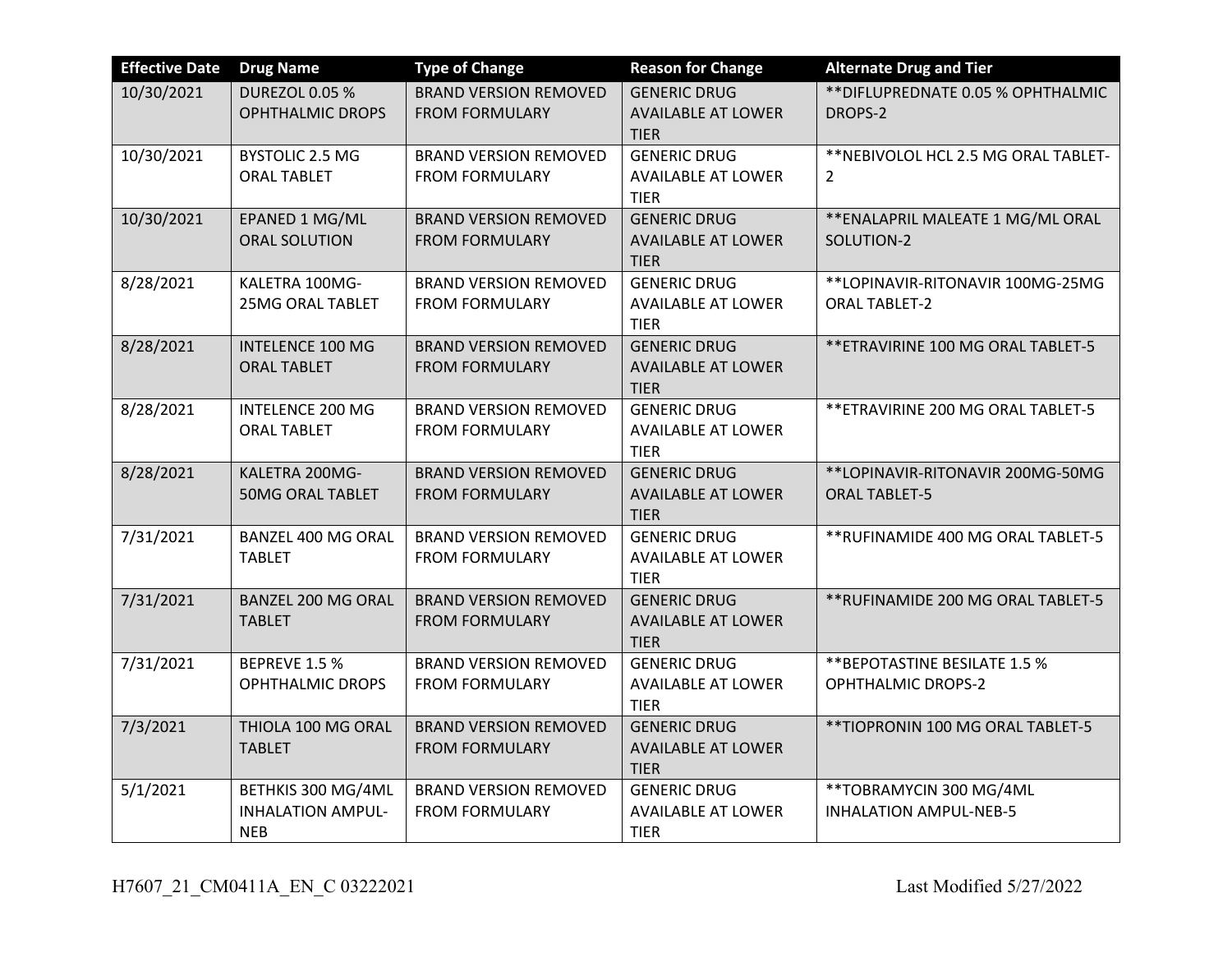| <b>Effective Date</b> | <b>Drug Name</b>                          | <b>Type of Change</b>                                 | <b>Reason for Change</b>                                        | <b>Alternate Drug and Tier</b>                               |
|-----------------------|-------------------------------------------|-------------------------------------------------------|-----------------------------------------------------------------|--------------------------------------------------------------|
| 5/1/2021              | KUVAN 100 MG ORAL<br><b>TABLET SOL</b>    | <b>BRAND VERSION REMOVED</b><br><b>FROM FORMULARY</b> | <b>GENERIC DRUG</b><br><b>AVAILABLE AT LOWER</b><br><b>TIER</b> | ** SAPROPTERIN DIHYDROCHLORIDE 100<br>MG ORAL TABLET SOL-5   |
| 5/1/2021              | DEMSER 250 MG<br><b>ORAL CAPSULE</b>      | <b>BRAND VERSION REMOVED</b><br><b>FROM FORMULARY</b> | <b>GENERIC DRUG</b><br><b>AVAILABLE AT LOWER</b><br><b>TIER</b> | ** METYROSINE 250 MG ORAL CAPSULE-<br>5                      |
| 5/1/2021              | TYKERB 250 MG ORAL<br><b>TABLET</b>       | <b>BRAND VERSION REMOVED</b><br><b>FROM FORMULARY</b> | <b>GENERIC DRUG</b><br><b>AVAILABLE AT LOWER</b><br><b>TIER</b> | **LAPATINIB 250 MG ORAL TABLET-5                             |
| 5/1/2021              | <b>TRUVADA 200-300</b><br>MG ORAL TABLET  | <b>BRAND VERSION REMOVED</b><br><b>FROM FORMULARY</b> | <b>GENERIC DRUG</b><br><b>AVAILABLE AT LOWER</b><br><b>TIER</b> | ** EMTRICITABINE-TENOFOVIR DISOP<br>200-300 MG ORAL TABLET-5 |
| 5/1/2021              | EMTRIVA 200 MG<br><b>ORAL CAPSULE</b>     | <b>BRAND VERSION REMOVED</b><br><b>FROM FORMULARY</b> | <b>GENERIC DRUG</b><br><b>AVAILABLE AT LOWER</b><br><b>TIER</b> | ** EMTRICITABINE 200 MG ORAL<br>CAPSULE-2                    |
| 5/1/2021              | SYMFI 600-300MG<br><b>ORAL TABLET</b>     | <b>BRAND VERSION REMOVED</b><br><b>FROM FORMULARY</b> | <b>GENERIC DRUG</b><br><b>AVAILABLE AT LOWER</b><br><b>TIER</b> | ** EFAVIRENZ-LAMIVU-TENOFOV DISOP<br>600-300MG ORAL TABLET-5 |
| 5/1/2021              | SYMFI LO 400-300 MG<br><b>ORAL TABLET</b> | <b>BRAND VERSION REMOVED</b><br><b>FROM FORMULARY</b> | <b>GENERIC DRUG</b><br><b>AVAILABLE AT LOWER</b><br><b>TIER</b> | **EFAVIRENZ-LAMIVU-TENOFOV DISOP<br>400-300 MG ORAL TABLET-5 |
| 5/1/2021              | ATRIPLA 600-200MG<br><b>ORAL TABLET</b>   | <b>BRAND VERSION REMOVED</b><br><b>FROM FORMULARY</b> | <b>GENERIC DRUG</b><br><b>AVAILABLE AT LOWER</b><br><b>TIER</b> | ** EFAVIRENZ-EMTRIC-TENOFOV DISOP<br>600-200MG ORAL TABLET-5 |
| 5/1/2021              | NORTHERA 300 MG<br><b>ORAL CAPSULE</b>    | <b>BRAND VERSION REMOVED</b><br><b>FROM FORMULARY</b> | <b>GENERIC DRUG</b><br><b>AVAILABLE AT LOWER</b><br><b>TIER</b> | ** DROXIDOPA 300 MG ORAL CAPSULE-5                           |
| 5/1/2021              | NORTHERA 200 MG<br><b>ORAL CAPSULE</b>    | <b>BRAND VERSION REMOVED</b><br><b>FROM FORMULARY</b> | <b>GENERIC DRUG</b><br><b>AVAILABLE AT LOWER</b><br><b>TIER</b> | ** DROXIDOPA 200 MG ORAL CAPSULE-5                           |
| 5/1/2021              | NORTHERA 100 MG<br><b>ORAL CAPSULE</b>    | <b>BRAND VERSION REMOVED</b><br><b>FROM FORMULARY</b> | <b>GENERIC DRUG</b><br><b>AVAILABLE AT LOWER</b><br><b>TIER</b> | ** DROXIDOPA 100 MG ORAL CAPSULE-5                           |
| 5/1/2021              | TECFIDERA 240 MG<br>ORAL CAPSULE DR       | <b>BRAND VERSION REMOVED</b><br><b>FROM FORMULARY</b> | <b>GENERIC DRUG</b><br><b>AVAILABLE AT LOWER</b><br><b>TIER</b> | ** DIMETHYL FUMARATE 240 MG ORAL<br><b>CAPSULE DR-5</b>      |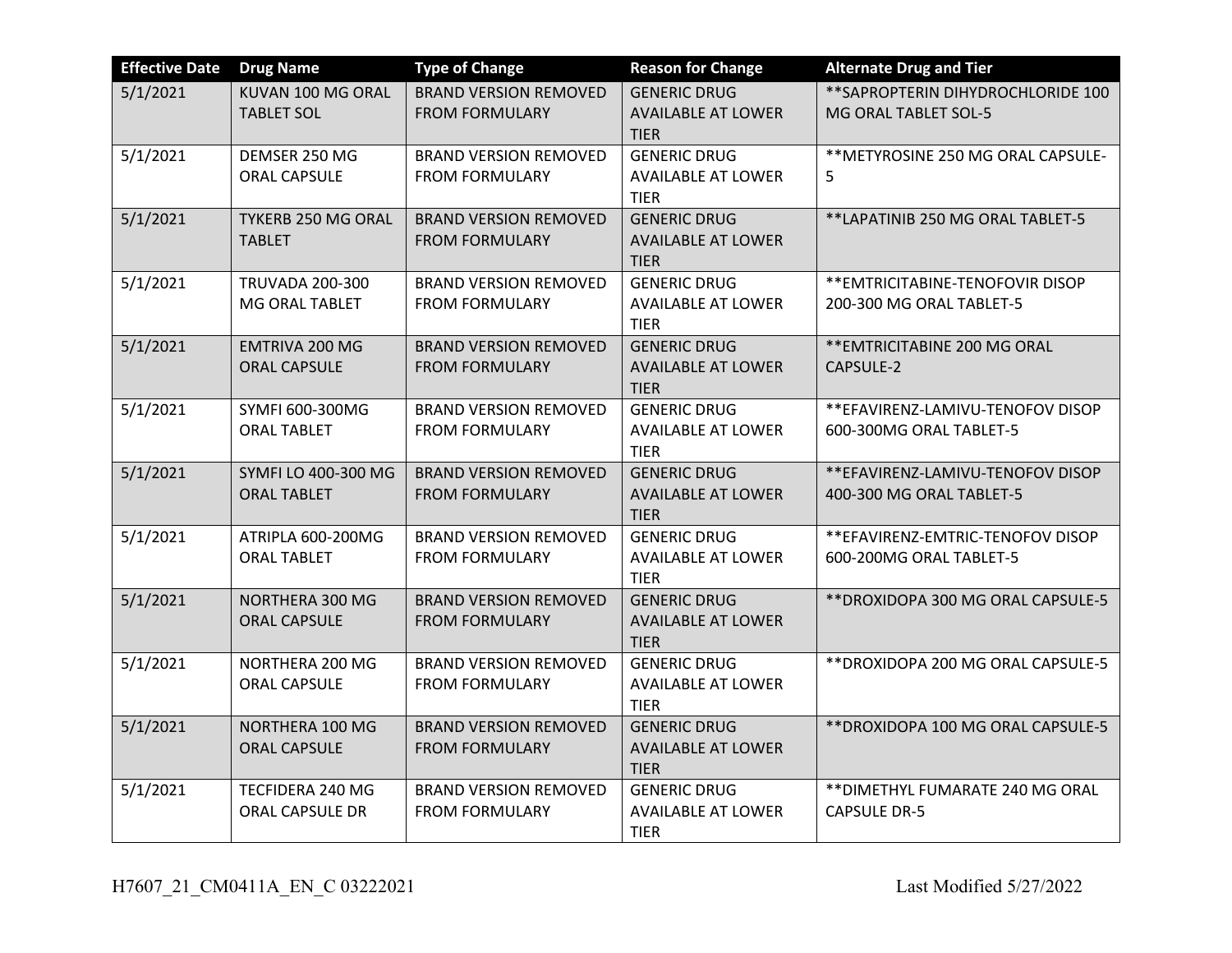| <b>Effective Date</b> | <b>Drug Name</b>                      | <b>Type of Change</b>        | <b>Reason for Change</b>                 | <b>Alternate Drug and Tier</b>      |
|-----------------------|---------------------------------------|------------------------------|------------------------------------------|-------------------------------------|
| 5/1/2021              | TECFIDERA 120 MG                      | <b>BRAND VERSION REMOVED</b> | <b>GENERIC DRUG</b>                      | ** DIMETHYL FUMARATE 120 MG ORAL    |
|                       | <b>ORAL CAPSULE DR</b>                | <b>FROM FORMULARY</b>        | <b>AVAILABLE AT LOWER</b><br><b>TIER</b> | <b>CAPSULE DR-5</b>                 |
| 5/1/2021              | FERRIPROX 500 MG                      | <b>BRAND VERSION REMOVED</b> | <b>GENERIC DRUG</b>                      | ** DEFERIPRONE 500 MG ORAL TABLET-5 |
|                       | <b>ORAL TABLET</b>                    | <b>FROM FORMULARY</b>        | <b>AVAILABLE AT LOWER</b><br><b>TIER</b> |                                     |
| 4/3/2021              | LOTEMAX 0.5 %                         | <b>BRAND VERSION REMOVED</b> | <b>GENERIC DRUG</b>                      | **LOTEPREDNOL ETABONATE 0.5%        |
|                       | <b>OPHTHALMIC DROPS</b><br><b>GEL</b> | <b>FROM FORMULARY</b>        | <b>AVAILABLE AT LOWER</b><br><b>TIER</b> | <b>OPHTHALMIC DROPS GEL-2</b>       |
| 4/3/2021              | <b>TRUVADA 167-250</b>                | <b>BRAND VERSION REMOVED</b> | <b>GENERIC DRUG</b>                      | ** EMTRICITABINE-TENOFOVIR DISOP    |
|                       | MG ORAL TABLET                        | <b>FROM FORMULARY</b>        | <b>AVAILABLE AT LOWER</b><br><b>TIER</b> | 167-250 MG ORAL TABLET-5            |
| 4/3/2021              | <b>TRUVADA 133-200</b>                | <b>BRAND VERSION REMOVED</b> | <b>GENERIC DRUG</b>                      | ** EMTRICITABINE-TENOFOVIR DISOP    |
|                       | MG ORAL TABLET                        | <b>FROM FORMULARY</b>        | <b>AVAILABLE AT LOWER</b><br><b>TIER</b> | 133-200 MG ORAL TABLET-5            |
| 4/3/2021              | <b>TRUVADA 100-150</b>                | <b>BRAND VERSION REMOVED</b> | <b>GENERIC DRUG</b>                      | ** EMTRICITABINE-TENOFOVIR DISOP    |
|                       | MG ORAL TABLET                        | <b>FROM FORMULARY</b>        | <b>AVAILABLE AT LOWER</b><br><b>TIER</b> | 100-150 MG ORAL TABLET-5            |
| 3/1/2021              | <b>BANZEL 40 MG/ML</b>                | <b>BRAND VERSION REMOVED</b> | <b>GENERIC DRUG</b>                      | ** RUFINAMIDE 40 MG/ML ORAL SUSP-5  |
|                       | <b>ORAL SUSP</b>                      | <b>FROM FORMULARY</b>        | <b>AVAILABLE AT LOWER</b><br><b>TIER</b> |                                     |
| 3/1/2021              | TECFIDERA 120-240                     | <b>BRAND VERSION REMOVED</b> | <b>GENERIC DRUG</b>                      | ** DIMETHYL FUMARATE 120-240 MG     |
|                       | MG ORAL CAPSULE DR                    | <b>FROM FORMULARY</b>        | <b>AVAILABLE AT LOWER</b><br><b>TIER</b> | <b>ORAL CAPSULE DR-5</b>            |
| 2/27/2021             | ALINIA 500 MG ORAL                    | <b>BRAND VERSION REMOVED</b> | <b>GENERIC DRUG</b>                      | ** NITAZOXANIDE 500 MG ORAL TABLET- |
|                       | <b>TABLET</b>                         | <b>FROM FORMULARY</b>        | <b>AVAILABLE AT LOWER</b>                | 5                                   |
|                       |                                       |                              | <b>TIER</b>                              |                                     |

\*\* This drug is on our drug list (formulary). Please talk with your doctor to find out if this drug is right for you. Note: The amount you will pay for this drug depends on which coverage period you are in. You can call Member Services to find out how much you will pay for this drug.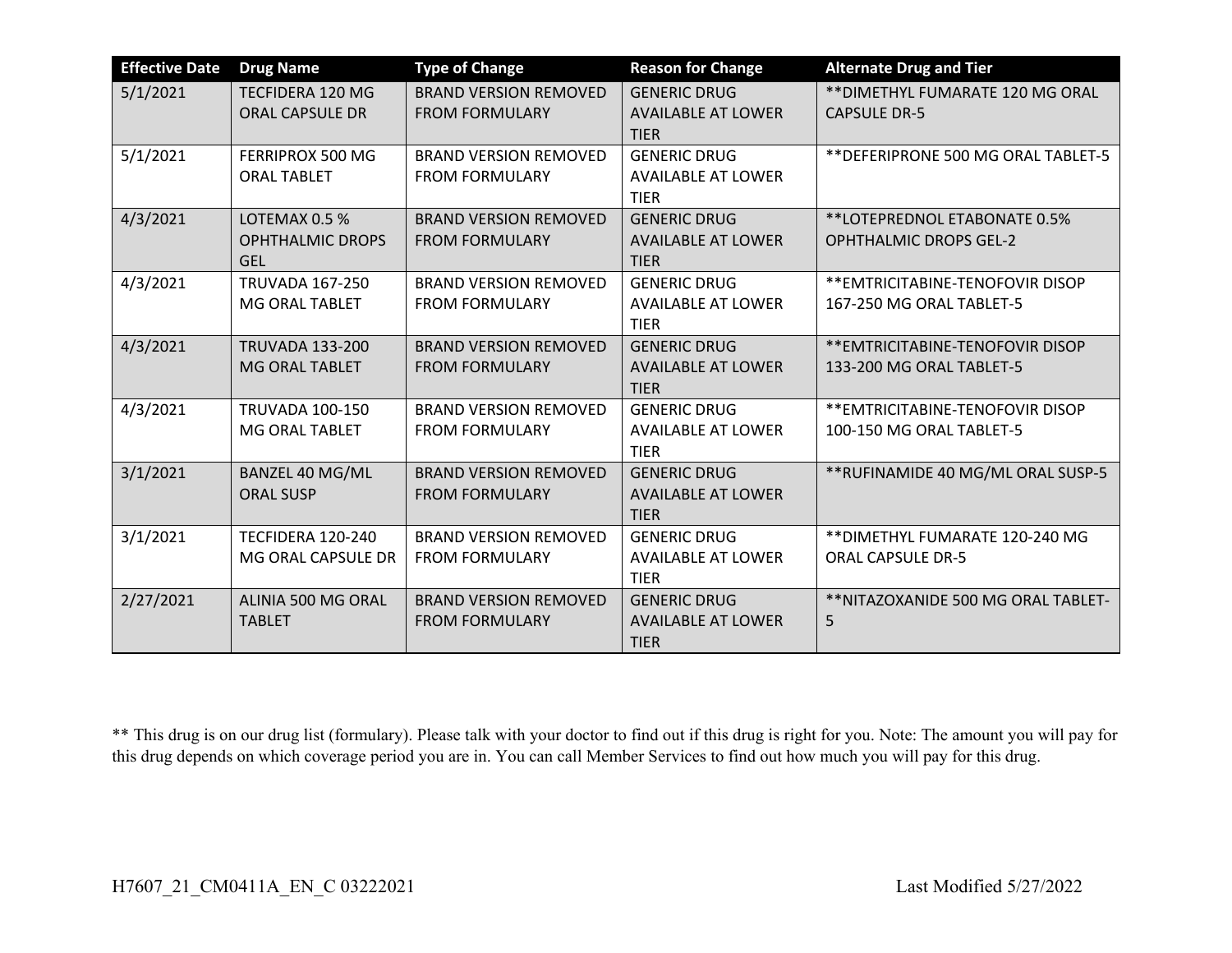## **What you and your doctor can do**

We are telling you about these changes now, so that you and your doctor will have time (at least 60 days) to decide what to do.

Depending on the type of change, there may be different options to consider. For example:

- **Perhaps you can find a different drug** covered by the plan that might work just as well for you.
	- o You can call Clever Care Health Plan Member Services to ask for a list of covered drugs that treat the same medical condition.
	- o This list can help your doctor to find a covered drug that might work for you and have fewer restrictions or a lower cost.
- **To find out how much you will pay** for alternative medicines or your "drug payment stage", you can call Clever Care Health Plan Member Services.
	- o Find more details around your plan benefits by reviewing your Evidence of Coverage that we sent to you. Look for Chapter 9, What to do if you have a problem or complaint.
- **You and your doctor can ask the plan to make an exception for you**. This means asking us to agree that the upcoming change in coverage or cost-sharing tier of a drug does not apply to you.
	- o Your doctor will need to tell us why making an exception is medically necessary for you.
	- o To learn what you must do to ask for an exception, see the Evidence of Coverage that we

sent to you. Look for Chapter 9, What to do if you have a problem or complaint.

o (Section 6 of your Monthly Prescription Drug Summary tells how to get a copy of the Evidence of Coverage if you need it.)

## **For more information**

To get updated information about the drugs covered by Clever Care Health Plan please visit our web site at

<https://clevercarehealthplan.com/our-members/> or call Member Services at (833) 388-8168 (TTY: 711).

- From **October 1 through March 31**, live agents are available to assist you **seven days a week**, 8:00 AM – 8:00 PM.
- From **April 1 through September 30**, live agents are available to assist you **Monday through Friday**, 8:00  $AM = 8:00 \text{ PM}$ .

On Saturdays, Sundays and Federal holidays, you can leave a message and we'll get back to you within one business day.

If you disagree with our decision to remove or change coverage for any of these drugs, you may also file a grievance with us. Please call Member Services if you want to file a grievance.

You may also send your grievance to us in writing to:

Clever Care Health Plan ATTN: Grievance and Appeals 660 W. Huntington Dr., Suite 200 Arcadia, CA 91007-3424